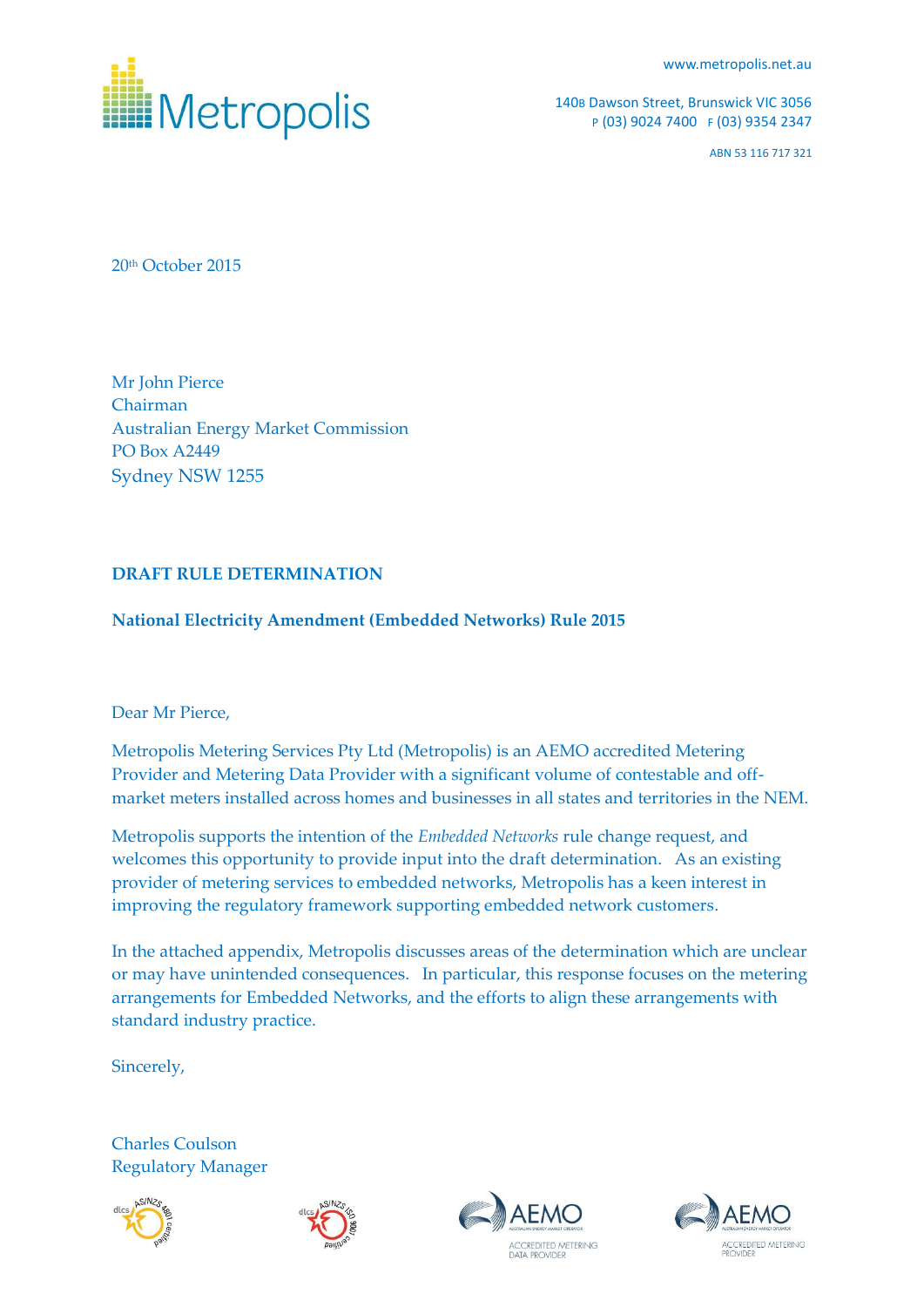

# **Overview**

Metropolis agrees with the rule proponent's position that Embedded Network consumers are disadvantaged unreasonably by barriers to selecting a market supplier of electricity. Metropolis also generally support the goals and high level approach to resolving this issue as outlined in the Embedded Networks draft determination, in particular creating an Embedded Network Manager (ENM) role, and the objective of aligning embedded network metering standards with the wider market.

Metropolis's view is that the proposed enhancements to align embedded network metering with on-market metering will improve the embedded networks metering situation significantly, however there will still be a gap between on-market and embedded network metering, which will result in a persistent barrier to consumers within embedded networks to accepting market offers. This barrier does not exist for standard, on-market customer transfers.

The draft determination clearly outlines the intention to improve metering accuracy, however this is only one of many components of metering. It is unclear what the policy position is in terms of consumer protection, market interaction and other supporting capabilities. While this relates to the AERs exemption guidelines, not the rules, clarity on the vision for the overall solution is important to be able to discuss the implications.

It is also clear within the determination that there are competing drivers for the efficient sharing of embedded network metering between ENOs and authorised retailers. While the draft determination has concluded that these drivers will result in the parties sharing metering efficiently, Metropolis is unclear on how this can occur in practice.

## Supporting positions

Metropolis supports the majority of the elements of the rule change proposed in the draft determination.

## **Appointment of ENM**

Metropolis support the AEMC's approach of allowing the AER discretion, within the proposed guidelines, for assessing which embedded networks are required to appoint an ENM.

## **Jurisdictional regulations**

Metropolis strongly supports the AEMC's position of relaxing and harmonising jurisdictional regulations in regards to embedded networks. As a national provider of metering, Metropolis deals with jurisdictional differences on a daily basis, and sees this as a barrier to effective competition.

Metropolis is keen to have clarity on the level of engagement between jurisdictional regulators and the AEMC, in order to better understand the likely outcomes of this recommendation.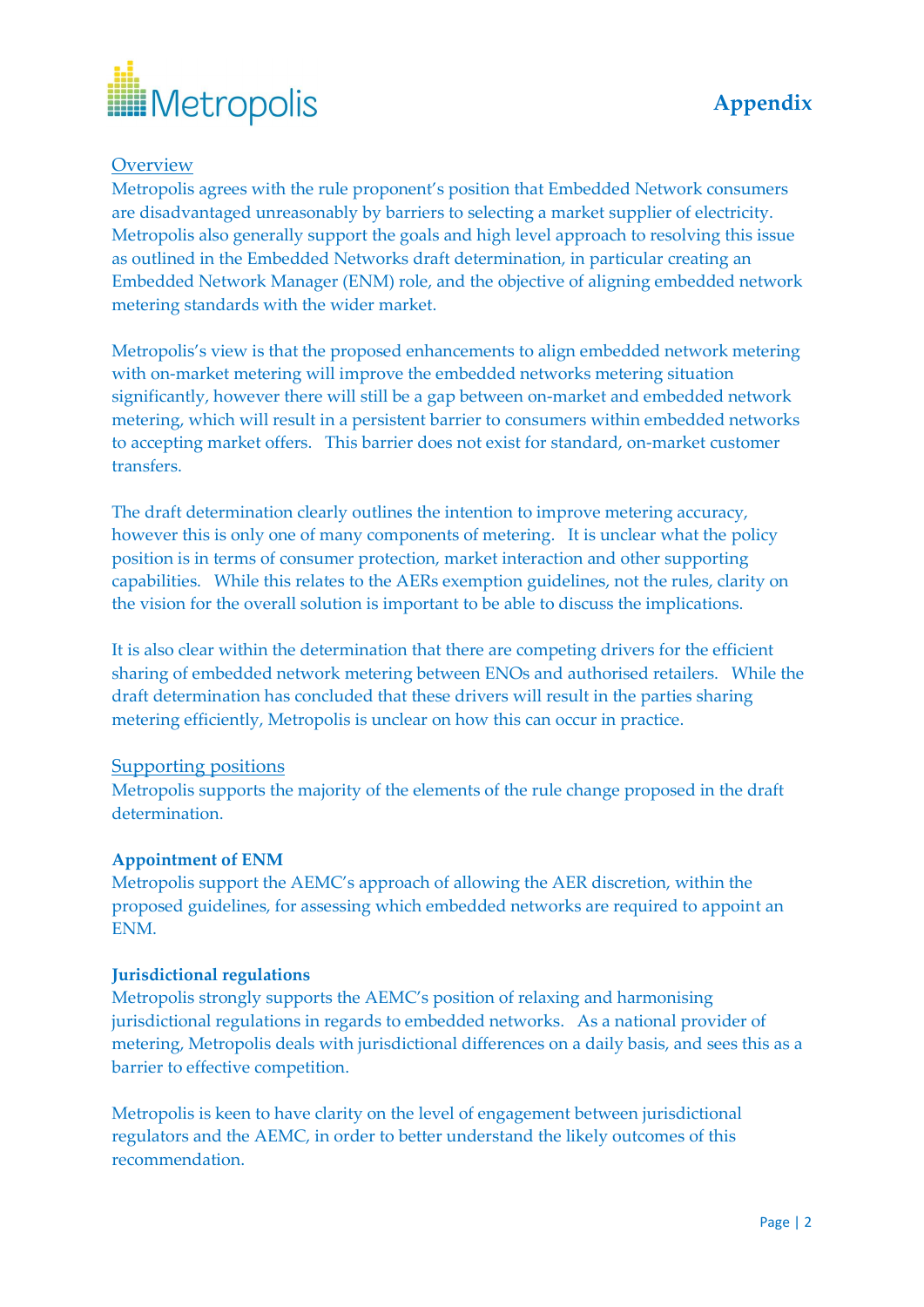

# **Timing and Implementation**

Metropolis support the AEMC's proposed timeframe and alignment with the implementation with *Competition in Metering* and other Power of Choice initiatives.

However, Metropolis note that it is critical that any delays to the embedded network rule change do not negatively impact implementation of the *Competition in Metering* rule change.

## **Default, Deemed, Grandfathering**

Metropolis fully support the AEMC's position that default or deemed ENM's are not required. This allows a robust and undistorted competitive market to arise for ENM services.

Metropolis also strongly support the AEMCs draft position that the proposed implementation timing removes the need for grandfathering.

## Partially support

#### **Metering**

Metropolis support the proposed recommendations to changes to the AERs network exemption guideline to more closely align the requirements for metering of an Embedded Network with market-metering.

Metropolis's view is that the rule changes as proposed will have a significant positive impact on the ability for embedded network consumers to access contestable energy products, and drive significantly improved metering outcomes for embedded network customers. This clearly results in an overall benefit to consumers and the industry, as discussed in the draft determination.

However, Metropolis's view is that the impacts of the proposed recommendations in regards to metering are more complex than are described within the draft determination. In particular:

- 1) Retaining Embedded Networks metering so it can be used on-market involves more than an accurate meter. There are significant obligations on accredited MP related to customer protection and compliance. For example: MPs are frequently audited to ensure ongoing compliance, are required to maintain insurance levels and have obligations when removing another provider's meter. It is unclear how many of these requirements are expected to be included in the AER's exemption guidelines.
- 2) The drivers for ENO's to cooperate with authorised retailers to allow access to metering are asymmetric: a consumer going from an ENO to an authorised retailer must use a meter provider who is fully compliant, where a consumer returning to an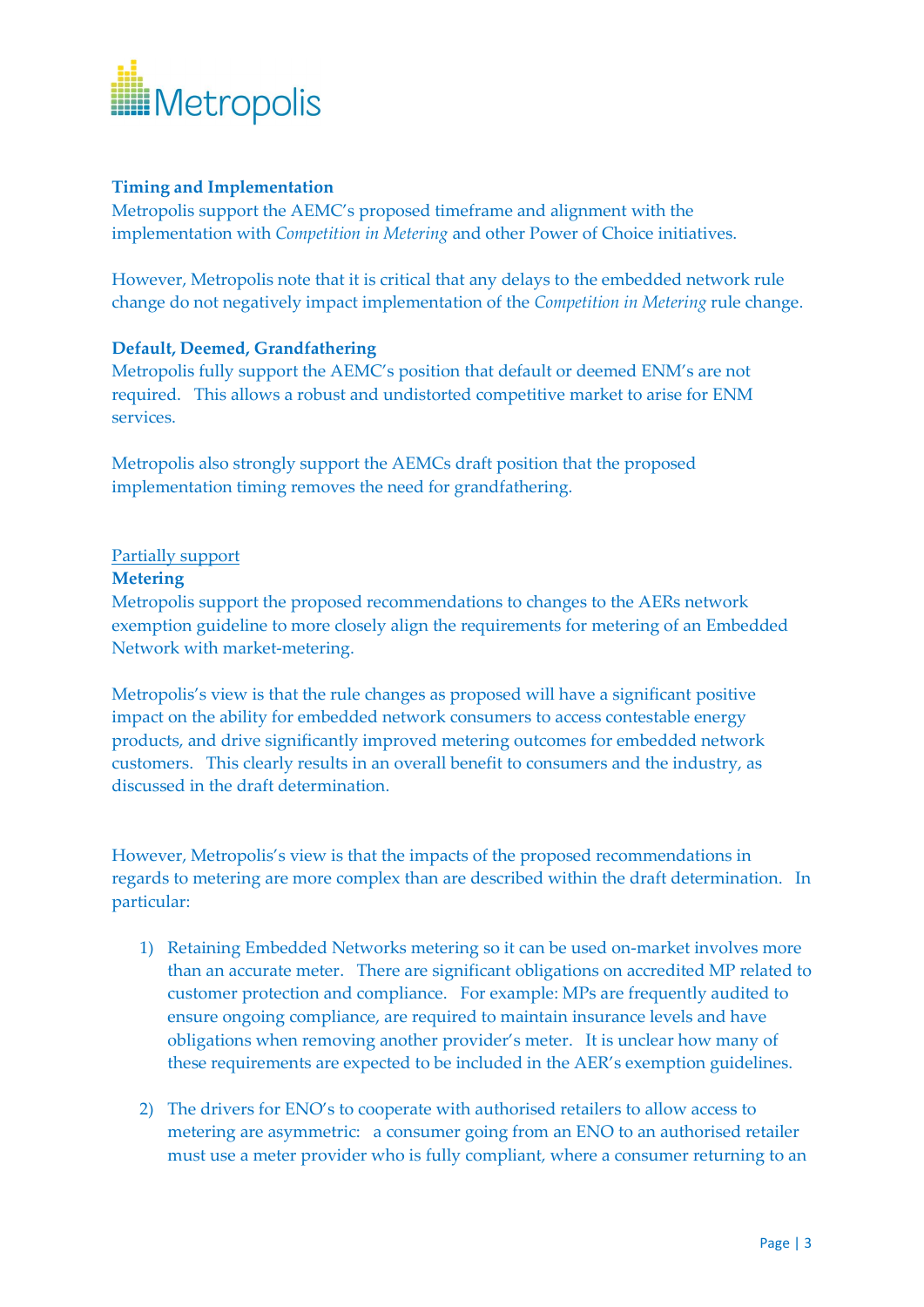

ENO product will have lower requirements, under the current determination. This skews the incentives and market power of negotiating parties, putting a higher cost on moving from ENO to contestable energy offer.

3) Market processes are in place to support an efficient transfer of rights and obligations between parties, minimising the barriers to entry for both MPs and Retailers. As ENOs are not party to these obligations, the complexities and risks of working within an embedded network are increased.

Below, these issues are further explored.

## *Retaining Embedded Network metering*

A physical meter being of standard to be used on-market is not sufficient criteria to allow a meter to transfer from off-market to on-market. Clearly any obligations on market-MPs which do not apply to providers of embedded network metering causes a gap which may result in a barrier to a consumer accepting a market offer.

- Accuracy: The accuracy of the metering is clearly critical. This is discussed and supported by the draft determination.
- Safety, security and capability: It is Metropolis's understanding that the intention of the recommendation to the AER will be to increase the requirements on metering to make safety, security and capability match on-market metering. This includes access, fuse rating, access to meter passwords, and Type 4 metering (pending *Competition in Metering* rule change).

The AEMC's approach for the treatment of these items are not clear in the draft determination, and further clarity would support improved analysis of the impacts of this rule change.

 Customer protection: Accredited Meter Providers are required to provide high levels of insurance and confidentiality, as well as support efficient functioning of the market. This includes rules when removing another Meter Providers assets (ensuring a final read is taken, returning the physical meters), dispute resolution procedures, storage and provision of meter data, standard estimation routines, etc.

These capabilities do not appear to be considered in the draft determination and it is not clear what the policy position is. If they are not required for embedded network meter providers, then consumers in an embedded network will continue to receive a lower level of service and a lower cost-to-serve (which may or may not be passed through to the consumer).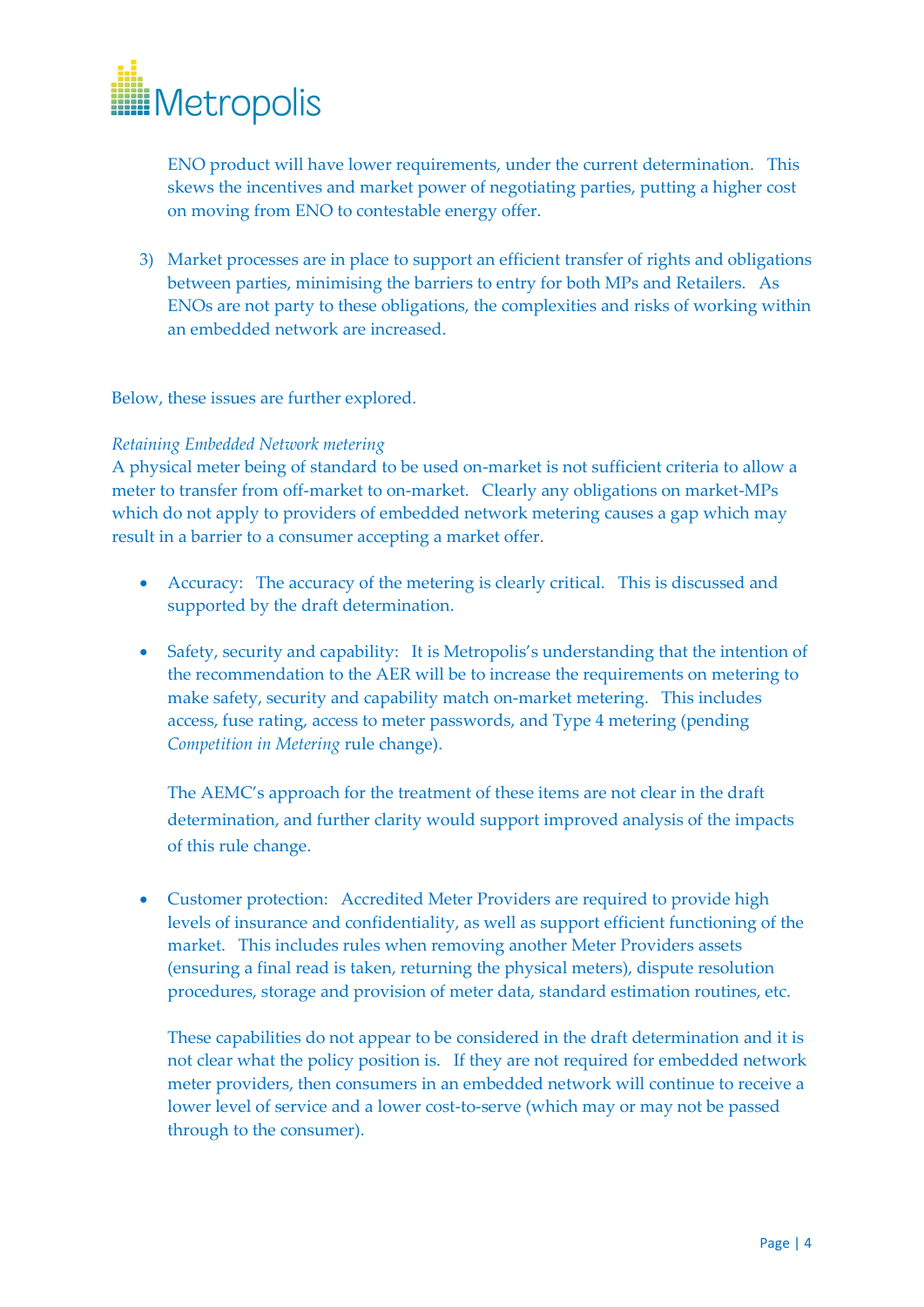

While the AER has ownership over the exemption guidelines and these issues will likely be further consulted with them, it is informative on the determination to have a clear view of the outcomes, and to support the AER and industry in assessing the scope of work.

Metropolis's view is that embedded network meter providers should comply with all the consumer protection requirements, in order to maximise alignment of on-market and embedded network metering from a consumer perspective.

#### *Incentives for cooperation*

Metropolis accept the three incentives, identified by the AEMC, that are likely to drive ENOs decision making in regards to support the retention of ENO metering after a consumer accepts a market energy offer:

- Negative incentive, to create a barrier to the customer leaving
- Positive incentive, to sell/lease the meter for revenue
- Positive incentive, to prepare for reciprocation of sharing of resources.

The draft determination indicates that these incentives are identical to those faced by authorised retailers during the transfer of a customer to another authorised retailer. The ability for an authorised retailer to exercise market power via access to metering has been explicitly addressed in the *Competition in Metering* process. The solution in the *Competition in Metering* draft determination is that a FRMP is forbidden to be the Metering Coordinator (MC) for a site. This means that the Retailer cannot own the meter, nor are they (directly) responsible for the meter installation and maintenance.

This is different to an ENO, who can effectively be both the MC and the FRMP for a site. When an ENO wins a customer back, this allows the ENO to engage in inefficient meter replacements for the explicit purpose of raising barriers to competition. This clearly does not meet the NEO.

The result is distorted incentives and a biased decision process, which has been addressed in the *Competition in Metering* draft determination, but not in the *Embedded Network* draft determination.

Metropolis's also notes that, if this scenario is allowed, the increased likelihood of a meter being removed from an embedded network is likely to result in an increased risk-premium for on-market EN metering. This, in turn, increases the barrier to competition.

#### *Market processes*

The metrology procedure describes processes related to the transfer of metering between one provider and another. All on-market Meter Providers are required to use this procedure when installing a meter, including when they remove another meter providers meter.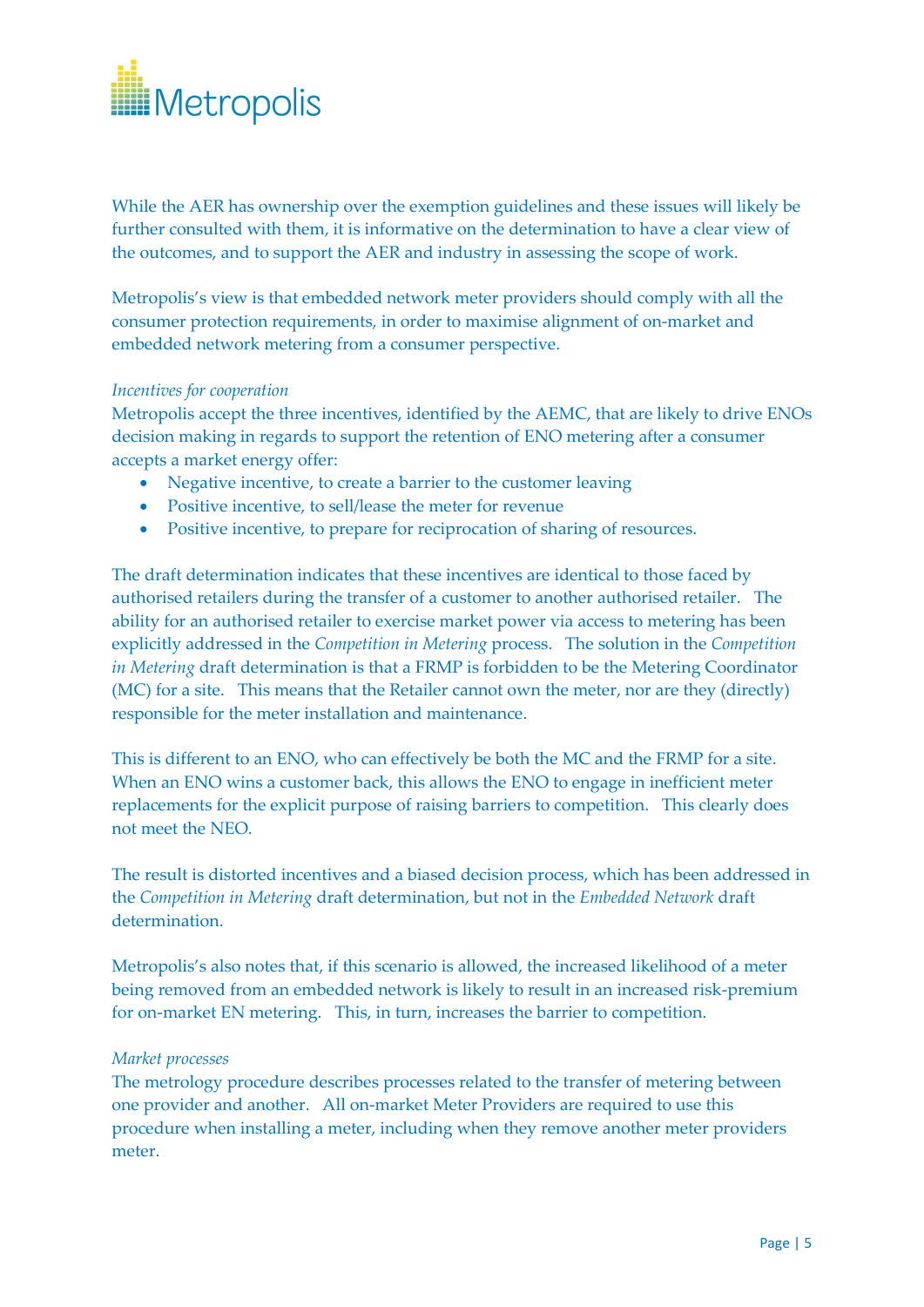

These procedures have been managed over many years to support efficient market processes and customer services. If ENOs are not obliged to follow these processes, then there is a risk for on-market meter providers offering services within embedded networks.

Going on-market.

Currently, when an MP changes on a site, the physical meter is exchanged. This is a common process and fully supported by market interactions and obligations on both parties to support each other to fulfil obligations. In the case of an ENO offering the use of the metering to a market participant, the process is quite different.

Instead of replacing the meter in a compliant meter box/board/room, the policy position is to encourage the incoming MC to assign an MP and to negotiate for access to the existing metering. This is viable only if the cost of verifying compliance is less than the cost of exchanging the meter. The incoming MC/MP could verify compliance by:

- Reviewing ENOs processes and records for the site.
- Performing an on-site audit.
- Use a third party audit report of the ENOs capabilities and processes.

The first two of these are relatively time-consuming and expensive, and as such would create a persistent barrier to competition. This barrier may be lower than replacing the metering, however it's hard to determine at this stage.

The third option appears to Metropolis to be the most viable. If ENO meter providers were supported by an external compliance regime (AEMO being the obvious candidate), then the level of confidence in metering would be the same as that of on-market scenarios.

However, it's informative to note that on-market Meter Providers do not sell or offer services to each other. This is for the simple reason that changing ownership of a meter is complex: There are security issues (meter passwords), asset quality issues (certificates of compliance), and capability issues (some MPs can only communicate with one brand of metering). It is unclear why the AEMC considers that this will be effective with ENOs, when it is not effective between on-market participants with closer alignment in terms of regulatory compliance.

If an ENO were to be accredited by AEMO (or use an accredited meter provider), however, an incoming MC would be able to retain the ENO as the on-market MP/MDP, and no change of metering would be required. Metropolis's view is that this is the only viable approach to retaining ENO metering when a customer elects to go on-market.